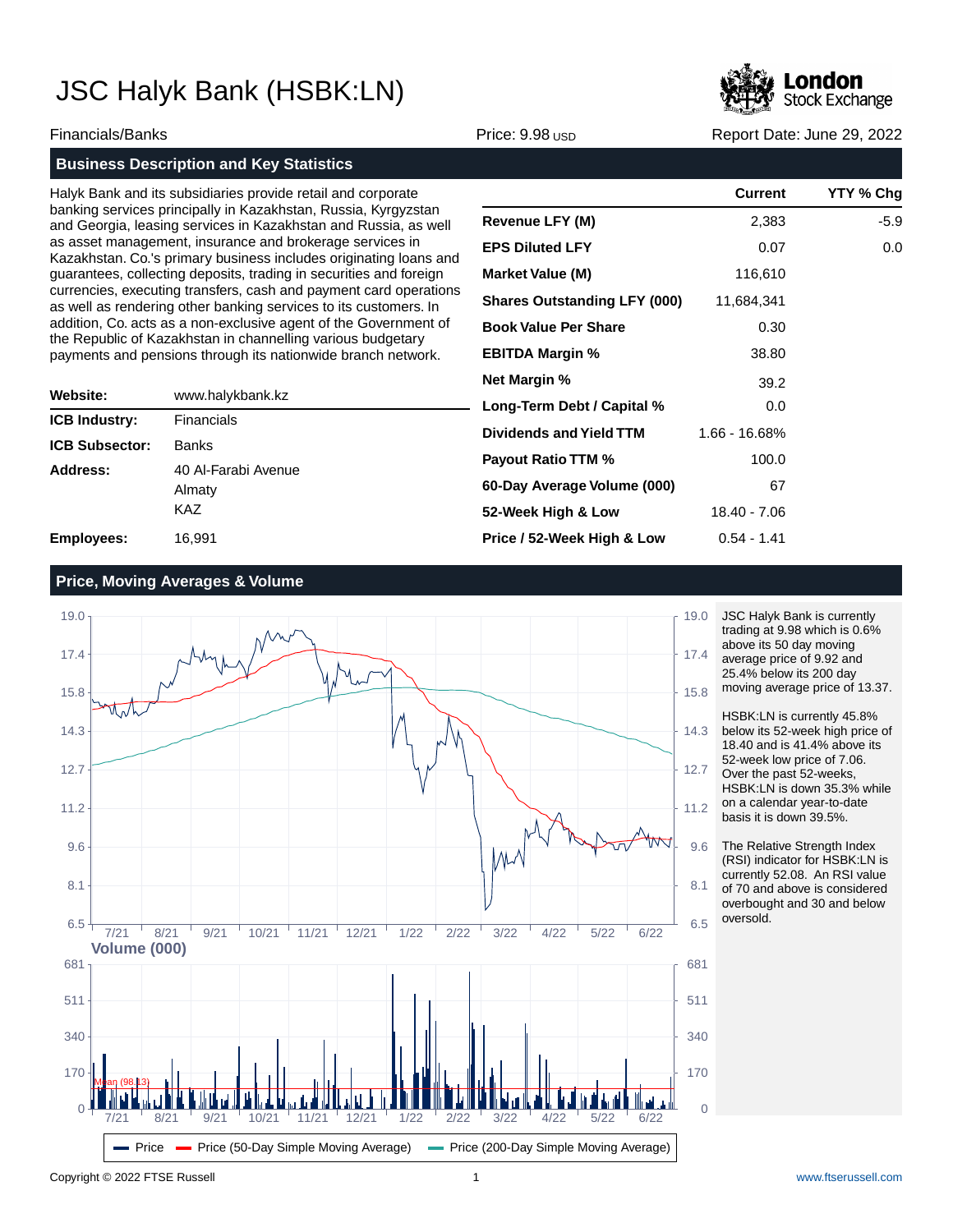

### Financials/Banks **Price: 9.98 USD Report Date: June 29, 2022** Report Date: June 29, 2022

### **Price Performance, Technical Indicators & Risk Metrics**

| <b>Price Performance</b> | % Change | <b>Difference</b><br>vs FTSE 350 | <b>Technical Indicators</b>          |       |
|--------------------------|----------|----------------------------------|--------------------------------------|-------|
| 1-Day $%$                | $-0.10$  | 0.27                             | 50-Day Average Price                 | 9.92  |
| 1-Week %                 | 0.81     | $-1.98$                          | Price / 50-Day Average               | 1.01  |
| 4-Week %                 | 2.46     | 6.80                             | 200-Day Average Price                | 13.37 |
| 52-Week %                | $-35.28$ | $-34.52$                         | Price / 200-Day Average              | 0.75  |
| Quarter-to-Date %        | 0.10     | 3.97                             | <b>RSI - Relative Strength Index</b> | 52.08 |
| Year-to-Date %           | $-39.52$ | -35.39                           | <b>Risk Metrics</b>                  |       |
| Last Month %             | $-4.55$  | $-5.04$                          | <b>Price Volatility</b>              | 0.27  |
| <b>Last Quarter %</b>    | $-39.58$ | -39.31                           | <b>Sharpe Ratio</b>                  | 0.06  |
| Last Calendar Year %     | 41.63    | 27.27                            | <b>Sortino Ratio</b>                 | 0.09  |

### **5-Year Price Performance vs. FTSE 350**



Over the past five years, JSC Halyk Bank's stock price is up 4.2% which is 4.7% above the FTSE 350 Index performance of -0.5% over the same period. JSC Halyk Bank's cumulative annualized growth rate (CAGR) over the five year period has been 0.8% while that of the FTSE 350 Index has been -0.1%.

Over the past year, JSC Halyk Bank's stock price performance of -35.3% has underperformed that of the FTSE 350 Index by 34.5%. On a year-to-date basis, JSC Halyk Bank's stock price performance of -39.5% has underperformed the FTSE 350 Index by 35.4%.

Over the past week, JSC Halyk Bank's stock price performance of 0.8% has underperformed that of the FTSE 350 Index by 2.0%.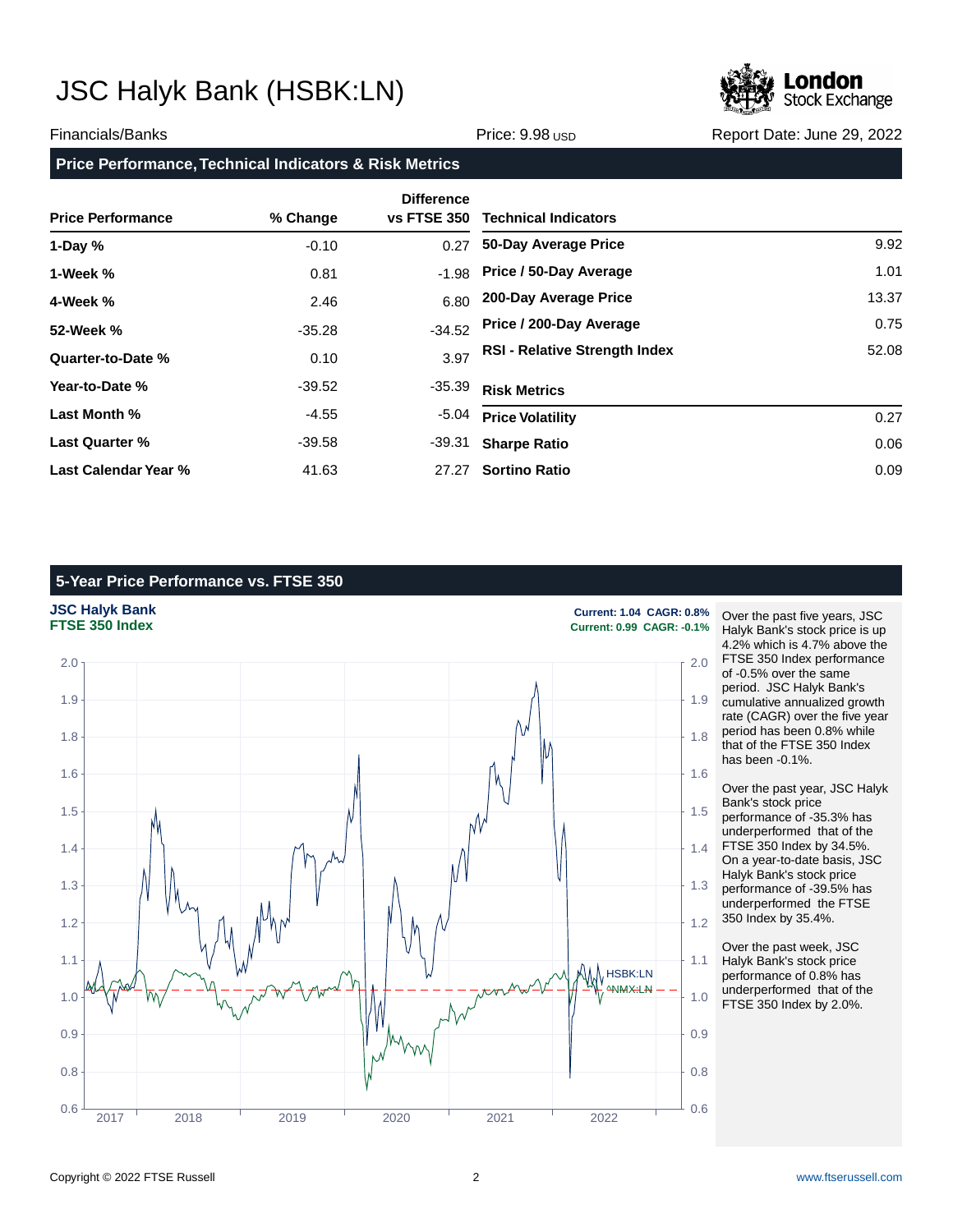

Financials/Banks **Price: 9.98 USD Report Date: June 29, 2022** Report Date: June 29, 2022

| <b>Growth and Profitability Metrics</b> |          |          |         |                            |                |                   |                    |
|-----------------------------------------|----------|----------|---------|----------------------------|----------------|-------------------|--------------------|
| <b>Historical Growth</b>                | 3-Year   | 5-Year   | 10-Year | Profitability              | <b>Current</b> | 5-Year<br>Average | 10-Year<br>Average |
| <b>Revenues %</b>                       | 5.3      | 17.2     | 4.1     | <b>Gross Margin %</b>      | 57.8           | 55.0              | 58.6               |
| Revenues Per Share %                    | 3.1      | 15.8     |         | 4.5 EBITDA Margin %        | 38.8           | 34.8              | 36.4               |
| <b>EBITDA %</b>                         | 17.5     | 15.5     | 11.7    | <b>Pre-Tax Margin %</b>    | 38.8           | 34.8              | 36.4               |
| <b>EPS Diluted %</b>                    | 26.0     | 14.9     |         | <b>Net Margin %</b>        | 39.2           | 32.6              | 30.6               |
| <b>Free Cash Flow %</b>                 | $-100.0$ | $-100.0$ | -100.0  | <b>Return on Equity %</b>  | 28.2           | 27.6              | 22.8               |
| Cash from Operations %                  | $-99.9$  | $-99.9$  | -99.9   | <b>Return on Capital %</b> | 28.2           | 27.3              | 23.1               |
| Book Value %                            | 8.7      | 15.7     |         | 6.3 Return on Assets %     | 4.0            | 3.3               | 3.0                |



cumulatative annualized growth of 5.3% over the past 3 years.

JSC Halyk Bank's cumulative annualized EPS growth rate over the charted period is 11.9%. This compares to cumulatative annualized growth of 26.0% over the past 3 years.

Current: 39.22 Median: 35.67 High: 39.22 Low: 21.51 CAGR: 17.2%  $20.6$   $\frac{1}{20.6}$   $\frac{1}{20.6}$   $\frac{1}{20.6}$   $\frac{1}{20.6}$   $\frac{1}{20.6}$   $\frac{1}{20.6}$   $\frac{1}{20.6}$ 27.1  $\uparrow$  27.1  $33.6$   $\frac{\text{Mean (33.07)}}{2}$  33.6  $40.1_{\frac{1}{1}}$  (40.1 JSC Halyk Bank's net profit margin of 39.2% is 6.1% above the period's mean net margin of 33.1%. During the charted period, the observed net profit margin high and low were 39.2% and 21.5% respectively.



2017 2018 2019 2020 2021 2022

JSC Halyk Bank's return on equity of 28.2% is 0.1% above the period's mean return on equity of 28.1%. During the charted period, the observed ROE high and low were 33.7% and 17.5% respectively.

**Net Profit Margin %**

Mean (33.07)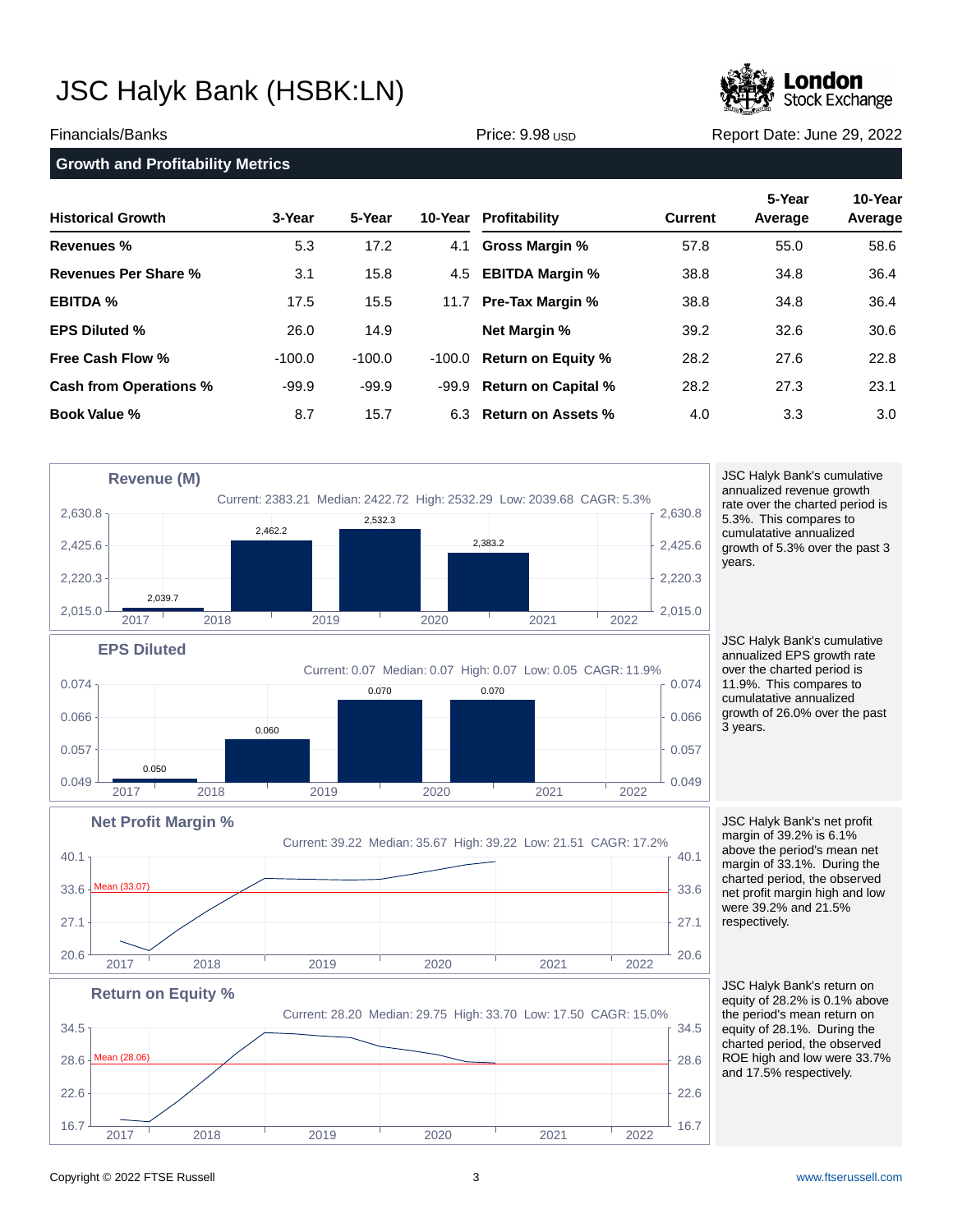

| Financials/Banks                   |                |                         | Price: 9.98 USD   |                                  |                | Report Date: June 29, 2022 |                          |  |
|------------------------------------|----------------|-------------------------|-------------------|----------------------------------|----------------|----------------------------|--------------------------|--|
| <b>Valuation Metrics</b>           |                |                         |                   |                                  |                |                            |                          |  |
|                                    | <b>Current</b> | 5-Year<br><b>Median</b> | 10-Year<br>Median |                                  | <b>Current</b> | 5-Year<br>Median           | 10-Year<br><b>Median</b> |  |
| <b>Price / EPS TTM</b>             | 99.9           | 99.0                    | 99.0              | <b>Earnings Yield %</b>          | 0.50           | 0.60                       | 0.56                     |  |
| <b>Price / Sales</b>               | 48.9           | 49.9                    | 49.9              | <b>Free Cash Flow Yield %</b>    | 0.00           | 0.08                       | 0.28                     |  |
| <b>Price / Operating Cash Flow</b> |                |                         |                   | Dividend Yield %                 | 16.68          | 8.17                       | 6.88                     |  |
| <b>Price / Book Value</b>          | 32.9           | 46.4                    | 41.2              | <b>Enterprise Value / EBITDA</b> | 50.0           | 50.0                       | 50.0                     |  |



JSC Halyk Bank is trading at 99.90 times its EPS generated during the latest fiscal year. This multiple is equal to the historically observed median of 99.90, while high and low observations have been 99.90 and 88.25.

JSC Halyk Bank is trading at a Price to Sales ratio of 48.92 based on sales generated during the latest fiscal year. This ratio is below the historically observed median ratio of 49.90, while high and low observations have been 49.90 and 34.61.

JSC Halyk Bank is trading at a Price to Book ratio of 32.91 based on book value at the latest fiscal year end. This ratio is below the historically observed median of 46.37, while high and low observations have been 49.90 and 23.28.

JSC Halyk Bank has a Free Cash Flow Yield of 0.00% based on free cash flow generated during the latest fiscal year. This value is below the historically observed median yield of 0.05%, while high and low observations have been 0.98 and 0.00.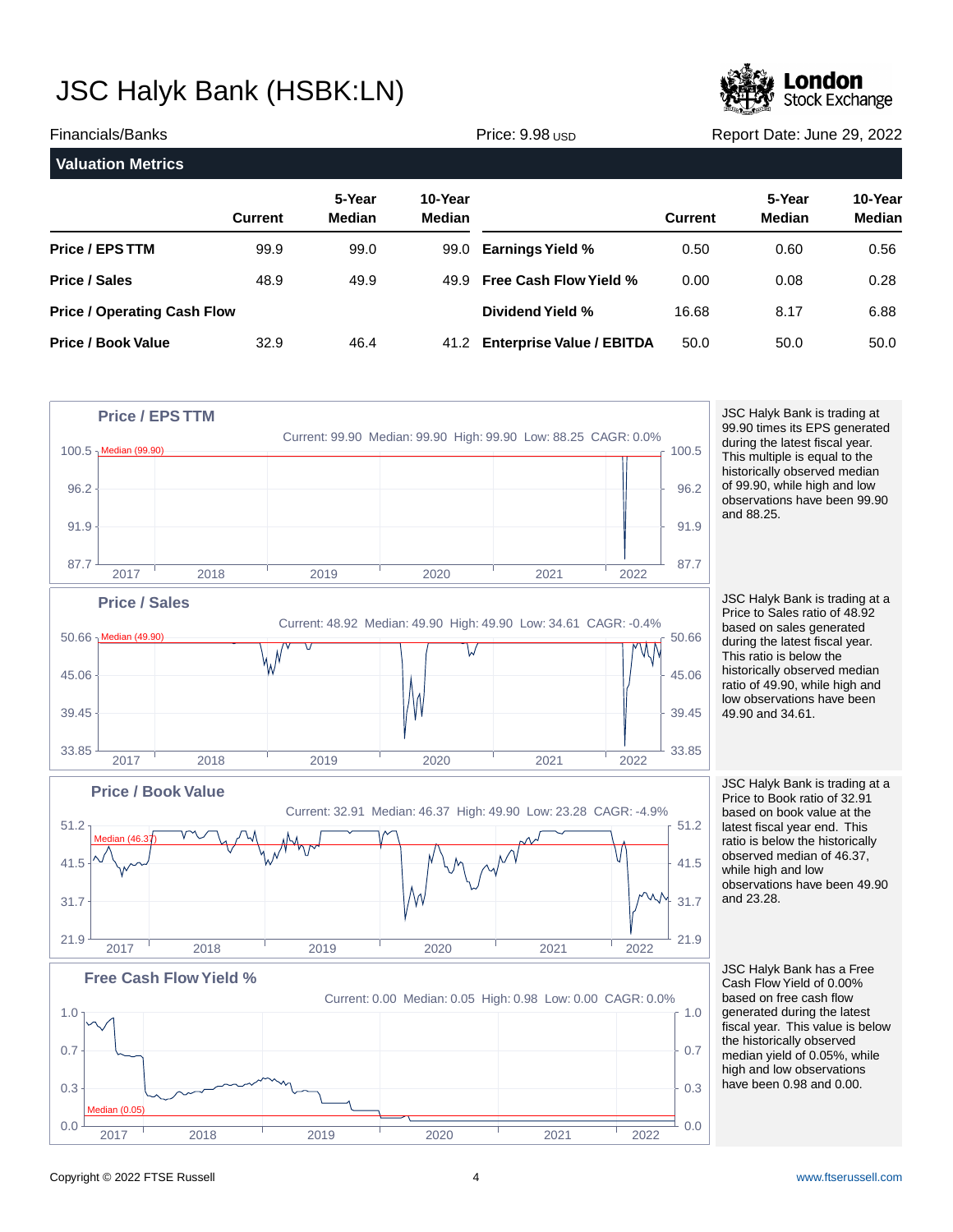

| Financials/Banks<br>Price: 9.98 USD |                         |                    |                           | Report Date: June 29, 2022 |                         |        |
|-------------------------------------|-------------------------|--------------------|---------------------------|----------------------------|-------------------------|--------|
| <b>Dividends Data</b>               |                         |                    |                           |                            |                         |        |
|                                     | Dividends Per Share TTM | 1.66               | <b>Payout Ratio TTM %</b> | 100.00%                    | Dividend Yield TTM %    | 16.68% |
| Rate                                | Ex Date                 | <b>Record Date</b> | <b>Payment Date</b>       | <b>Currency</b>            | <b>Note</b>             |        |
| 1.665                               | 23-04-2021              | 26-04-2021         | 11-06-2021                | USD                        | <b>GROSS FINAL RATE</b> |        |
| 1.629                               | 22-07-2020              | 23-07-2020         | 03-08-2020                | USD                        | <b>GROSS FINAL RATE</b> |        |
| 1.111                               | 18-04-2019              | 22-04-2019         | 19-06-2019                | USD                        | <b>GROSS FINAL RATE</b> |        |
| 0.763                               | 20-04-2018              | 23-04-2018         | 07-06-2018                | USD.                       | <b>GROSS FINAL RATE</b> |        |

### **Dividend Growth and Yield**



JSC Halyk Bank's trailing 12 month dividend per share is 1.66 and its dividend has grown at a cumulative annualized rate of 0.4% over the charted period. This compares to dividend growth of 2.20% over the past year and cumulative annualized growth of 29.70% over the past 3 years.

JSC Halyk Bank's current dividend yield is 16.68% based on trailing 12 month dividends. The current yield is above the historically observed median of 8.20% and, over the charted time period, the observed high yield has been 23.58% and the observed low yield has been 0.00%.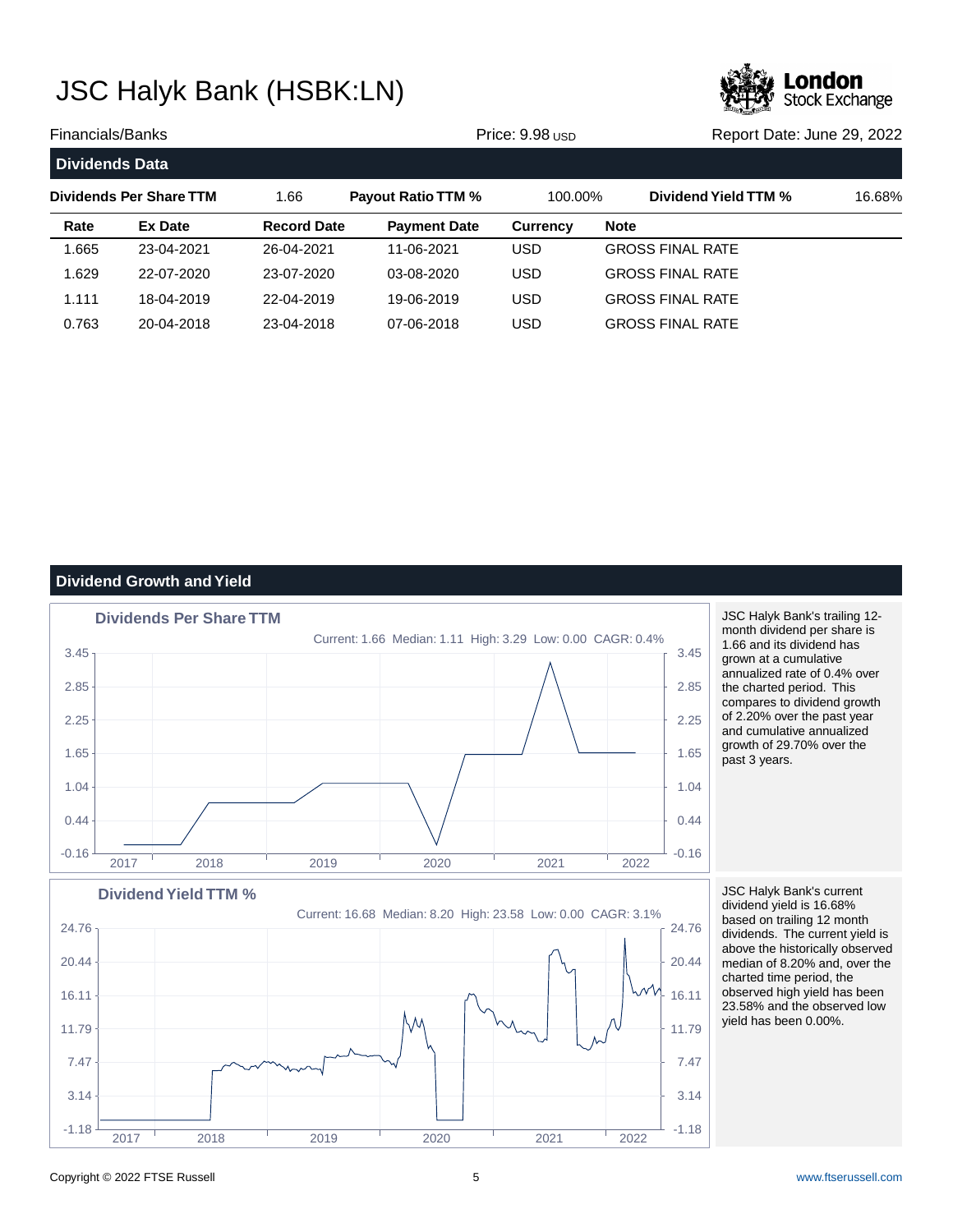

### Financials/Banks **Price: 9.98 USD Report Date: June 29, 2022** Report Date: June 29, 2022

### **ICB Subsector Peer Comparisons**



### **Price / EPS TTM Price / Book Value**









### **EPS 5-Year Growth Rate % Revenue 5-Year Growth Rate %**



Copyright © 2022 FTSE Russell 6 [www.ftserussell.com](http://www.ftserussell.com)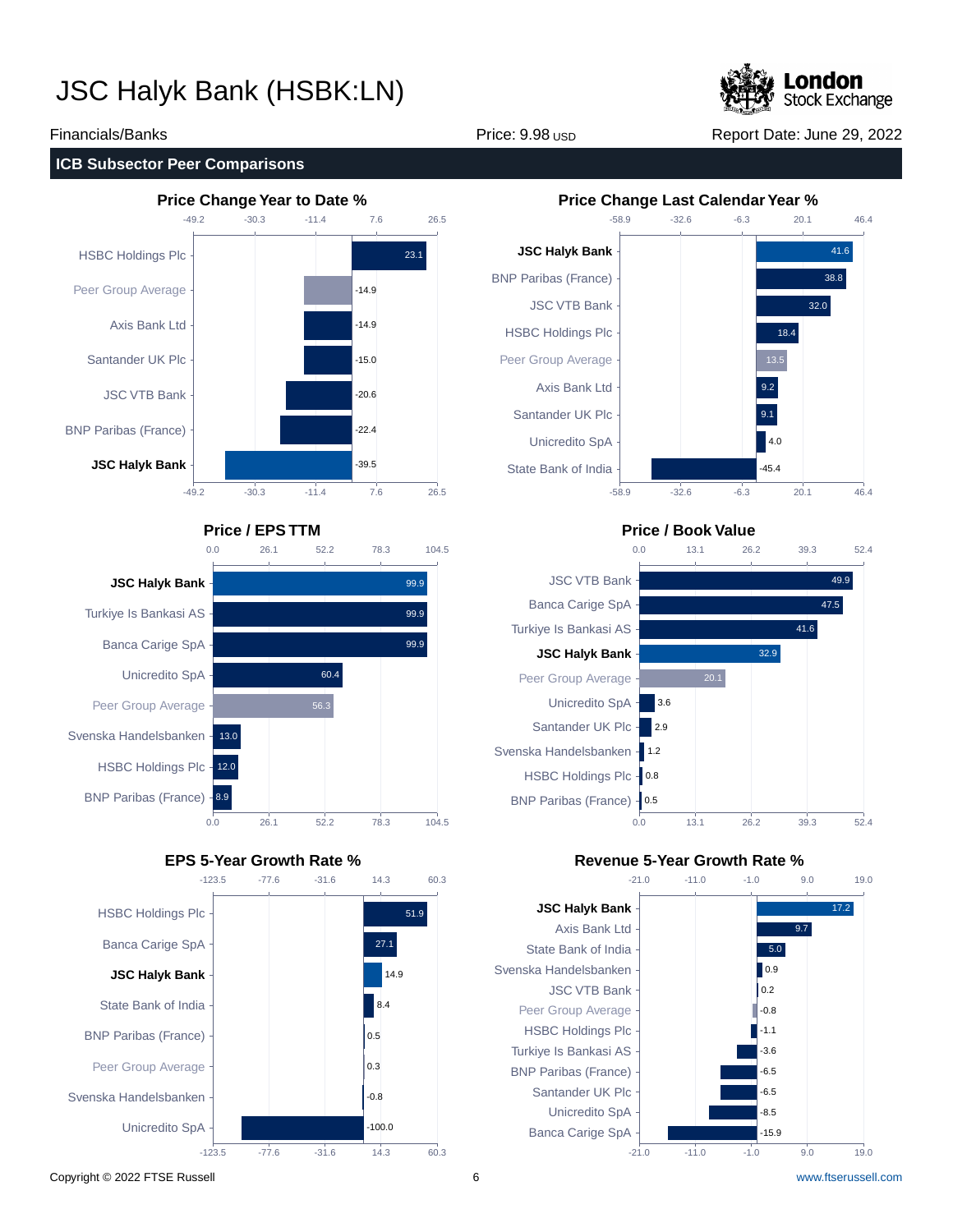### Financials/Banks **Price: 9.98 USD Report Date: June 29, 2022** Report Date: June 29, 2022

### **Abbreviations:**

| <b>CAGR</b>   | - Cumulative annual growth rate.                                |
|---------------|-----------------------------------------------------------------|
| <b>EBIT</b>   | - Earnings before interest and taxes.                           |
| <b>EBITDA</b> | - Earnings before interest, taxes, depreciation & amortization. |
| <b>LFY</b>    | - Last fiscal year                                              |
| м             | - Million                                                       |
| <b>LON</b>    | - London Stock Exchange                                         |

### **Definitions:**

**Market Value** - Weekly Price times latest Shares Outstanding times any applicable ADR factor.

**Revenue** - Sum of the last four quarters of Revenues.

**Revenue Per Share** - Sum of the last four quarters of Total Revenue divided by Weighted Average Shares Outstanding.

**Operating EPS LFY** - EPS excluding non-recurring, non-operating items, fiscal year aligned TTM value.

60-Day Average Volume (000) - The average of the last 60 daily volume values in thousands of shares.

**Price 52-Week High** - The high closing price from the last 52 weeks of daily closing prices.

**Price 52-Week Low** - The low closing price from the last 52 weeks of daily closing prices.

**Price / 52-Week High** - Latest price divided by the high price from the past 52 weeks of daily closing prices.

**Price / 52-Week Low** - Latest price divided by the low price from the past 52 weeks of daily closing prices.

**50-Day Average Price** - Mean of last 50 daily closing prices.

**200-Day Average Price** - Mean of last 200 daily closing prices.

Price / 50-Day Average Price - Latest closing price divided by mean of last 50 daily closing prices, as a percentage.

**Price / 200-Day Average Price** - Latest closing price divided by mean of last 200 daily closing prices, as a percentage.

Relative Strength Index - Relative Strength Index or RSI measures the magnitude of gains over a given time period against the magnitude of losses over that period. The equation is RSI = 100 - 100 / (1 + RS) where RS = (total gains / n) / (total losses / n) and n = number of RSI periods. In this item, 14 days is used and one year of daily prices are considered. A value of 30 or below may imply oversold and 70 or above may imply overbought.

**Price Volatility** - The standard deviation of the last 20 days of daily closing prices.

Sharpe Ratio - The 5 year average of the excess monthly return over the risk - free rate(1 - month T - bill) over the 5 year standard deviation of the same series.

**Sortino Ratio** - The same calculation as the Sharpe Ratio but with positive excess returns set to zero for the standard deviation denominator, so only negative volatility weighs in.

**Dividends Per Share TTM** - Sum of the last four quarters of Dividends Per Share.

Payout Ratio - Dividends Per Share TTM divided by Operating EPS TTM.

**Dividend Yield TTM %** - Sum of the last four quarter of Dividends Per Share divided by Weekly Price.

**EBITDA** - Sum of the last four quarters of EBITDA (Operating Income + Depreciation & Amortization).

**Free Cash Flow** - Sum of the last four quarters Net Cash from Operations minus Capital Expenditures (Purchase of Property, Plant & Equipment), from the Cash Flow Statement.

**Book Value Per Share** - Total Common Equity last quarter divided by Shares Outstanding last quarter.

**Gross Margin %** - Sum of the last four quarters Gross Profit divided by the sum of the last four quarters Revenues.

**EBITDA Margin %** - Sum of the last four quarters EBITDA divided by the sum of the last four quarters Revenues.

**Pre-Tax Margin %** - Sum of the last four quarters of Earnings Before Taxes divided by sum of the last four quarters Revenues.

**Net Profit Margin %** - Sum of the last four quarters of Operating EPS divided by sum of the last four quarters Revenues Per Share.

**Return on Equity %** - Sum of the last four quarters of Operating EPS divided by the average of the last four quarters Book Value.

**Return on Capital %** - Sum of the last four quarters of Operating EPS divided by the average of the last four quarters Total Capital Per Share.

**Return on Assets %** - Sum of the last four quarters of Operating EPS divided by the average of the last four quarters Total Assets Per Share.

**Price / EPS TTM** - Weekly Price divided by the sum of the last four quarters of Operating EPS (capped at 99.9).

**Price / Sales** - Weekly Price divided by Revenues Per Share TTM.

**Price / Book Value** - Weekly Price divided by Book Value Per Share last quarter. Book Value Per Share is Total Common Equity last quarter divided by Shares Outstanding last quarter (capped at 49.9).

**Free Cash Flow Yield %** - Free Cash Flow Per Share TTM divided by Weekly Price.

Enterprise Value - Market Value plus Total Debt last year plus Preferred Equity last year minus Cash & Cash Equivalents last year.

**Enterprise Value / Sales** - Enterprise Value divided by the sum of the last four quarters of Revenue.

**Enterprise Value / EBITDA** - Enterprise Value divided by EBITDA TTM.

**Enterprise Value / EBIT** - Enterprise Value divided by trailing four quarters of Operating Income.

Enterprise Value / Free Cash Flow- Enterprise Value divided by the sum of the last four quarters of Free Cash Flow.

**Russell 1000 Index** - The largest 1,000 stocks by market cap, the index comprehensively covers the US large cap universe.

EPS 5-Year Growth Rate % is capped at 999.9%.

Revenue 5-Year Growth Rate % is capped at 999.9%.